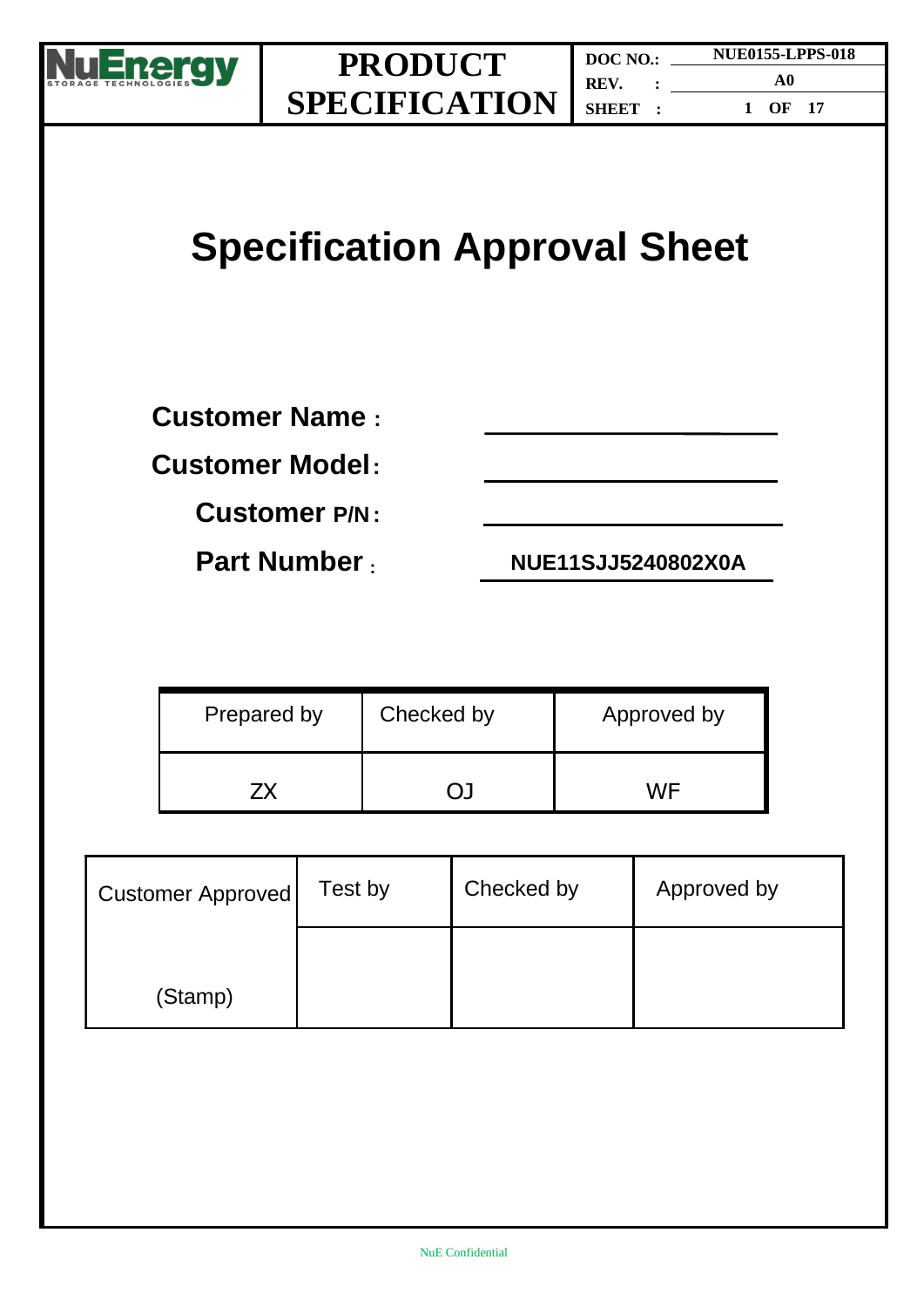

| DOC NO. | <b>NUE0155-LPPS-018</b> |  |
|---------|-------------------------|--|
| REV.    | A0                      |  |
| SHEET : | OF 17<br>$\mathcal{D}$  |  |

**Revision History**

| <b>Revision</b> | <b>Description</b> | <b>Date</b> | Approval  |
|-----------------|--------------------|-------------|-----------|
| A <sub>0</sub>  | New released       | 2016-06-22  | <b>WF</b> |
|                 |                    |             |           |
|                 |                    |             |           |
|                 |                    |             |           |
|                 |                    |             |           |
|                 |                    |             |           |
|                 |                    |             |           |
|                 |                    |             |           |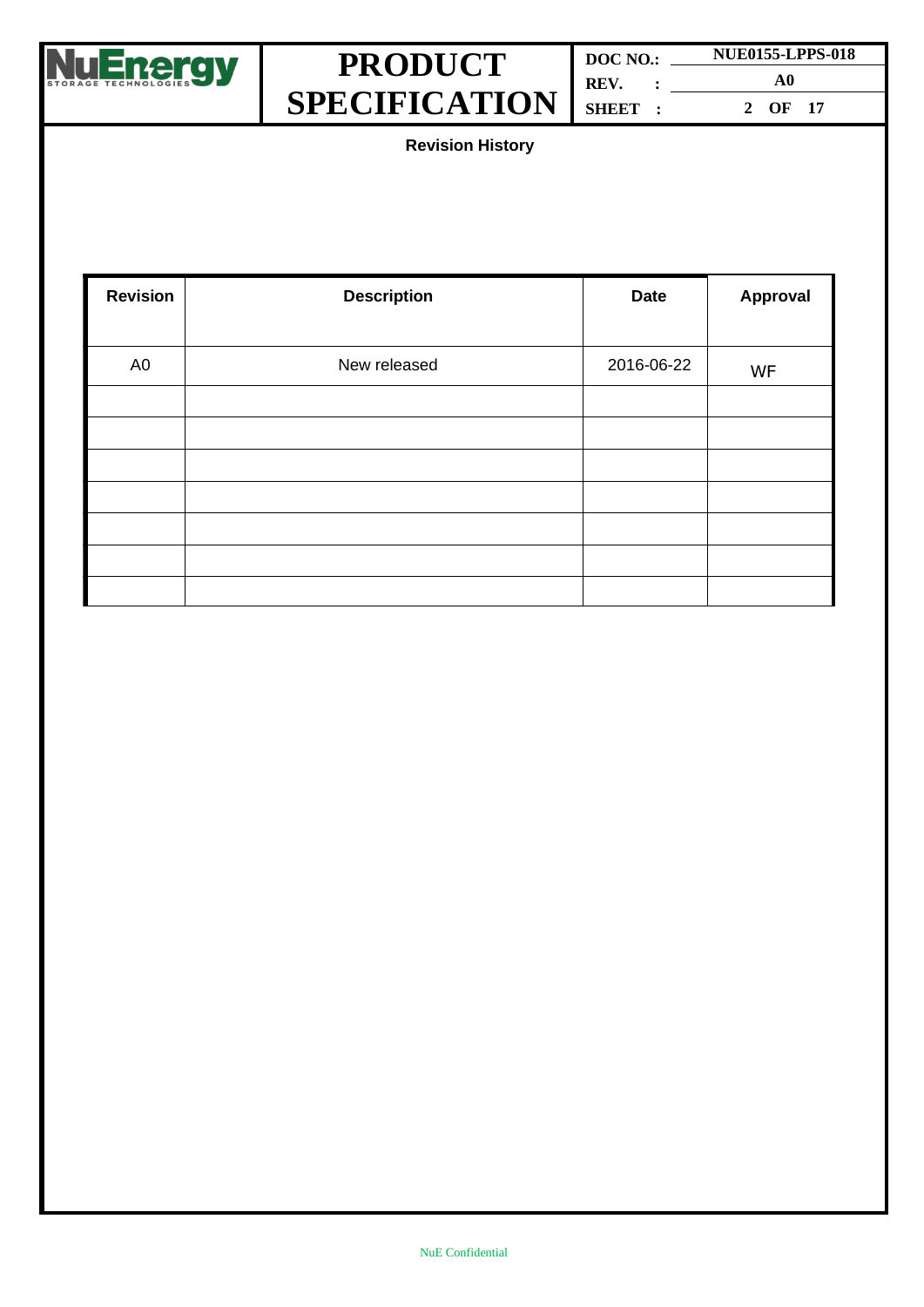

**DOC NO.: REV. : SHEET : NUE0155-LPPS-018 A0 3 OF 17**

### **Contents**

- 1. Scope
- 2. Product basic information
- 3. Battery Outline Drawing
- 4. Electrical characteristics
- 5. Condition adapting characteristics
- 6. Cell safety performance
- 7. Battery safety performance
- 8. Others
- 9. Testing requirements
- 10. Electrical Characteristics
- 11. Cell
- 12. Electric Protect Features
- 13. Schematic circuit diagram
- 14. PCB Parts List BOM
- 15. PCB Layout PCB
- 16. Package
- 17.Warranty, Battery Precautions and Safety Instructions

Customer Inquiry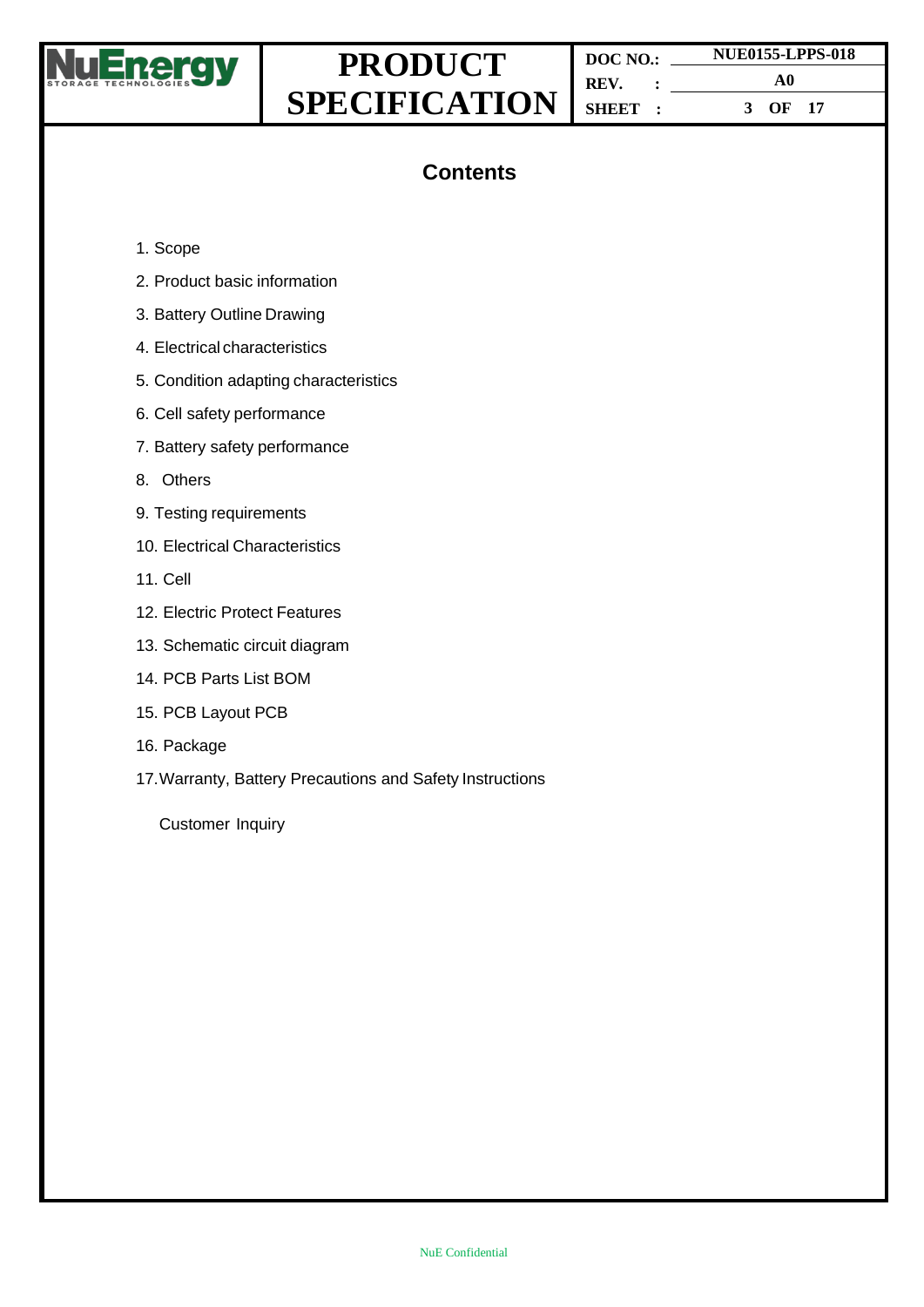

| DOC NO. |  | <b>NUE0155-LPPS-018</b> |  |
|---------|--|-------------------------|--|
| REV.    |  | A0                      |  |
| SHEET:  |  | OF 17<br>4              |  |

#### **1. Scope**

The specification shall be applied to Lithium-ion Polymer (LIP) rechargeable battery pack which is manufactured by **NuEnergy Storage Technologies.**

#### **Reference standard**

GB/T 18287-2013IEC/EN61960UL1642

#### **2. Product basic information**

| <b>Items</b>                            | <b>Parameter</b>                                             |                        |  |
|-----------------------------------------|--------------------------------------------------------------|------------------------|--|
| Battery model                           | 524080 - 2000mAh                                             |                        |  |
| Design scheme                           | DW01A +8205A                                                 |                        |  |
| Nominal voltage                         | 3.7V                                                         |                        |  |
| Minimum capacity                        | 2000mAh (0.2C discharge)                                     |                        |  |
| Typical capacity                        | 2050mAh (0.2C discharge)                                     |                        |  |
| Charging voltage                        | 4.2V                                                         |                        |  |
| Discharging cut-off voltage             | 3.0V                                                         |                        |  |
| Standard charging                       | 0.2C /4.2V                                                   |                        |  |
| Max charging                            | 1.0C /4.2V                                                   |                        |  |
| Standard discharging                    | 0.2C/3.0V                                                    |                        |  |
| Max discharging                         | 1.0C/3.0V                                                    |                        |  |
| Weight                                  | Appr. 37.1g                                                  |                        |  |
| Shipment voltage                        | $≥3.85V$                                                     |                        |  |
| Battery pack impedance                  | ≤160mΩ                                                       |                        |  |
|                                         | Charging:<br>$0^{\circ}$ C ~ 45 $^{\circ}$ C                 |                        |  |
| Operating temperature                   | Discharging: -20°C ~60°C                                     |                        |  |
|                                         | $-10^{\circ}$ C $-25^{\circ}$ C                              | (12 months, ≥85%)      |  |
| Storage (At 50% SOC and specified temp, | -10 $\degree$ C ~45 $\degree$ C                              | (6 months,<br>$≥85%$ ) |  |
| recoverable capacity in % vs time.)     | $-10^{\circ}$ C $-55^{\circ}$ C                              | $≥90%$ )<br>(1 month,  |  |
|                                         | $20\pm5\degree$ C is the recommended storage temperature     |                        |  |
|                                         | There should not be any remarkable scratches, cracks, bolts, |                        |  |
|                                         | cauterization, deformations, swelling, leakage and so on the |                        |  |
| Visual Inspection                       | surface of the cell.                                         |                        |  |
|                                         |                                                              |                        |  |
|                                         |                                                              |                        |  |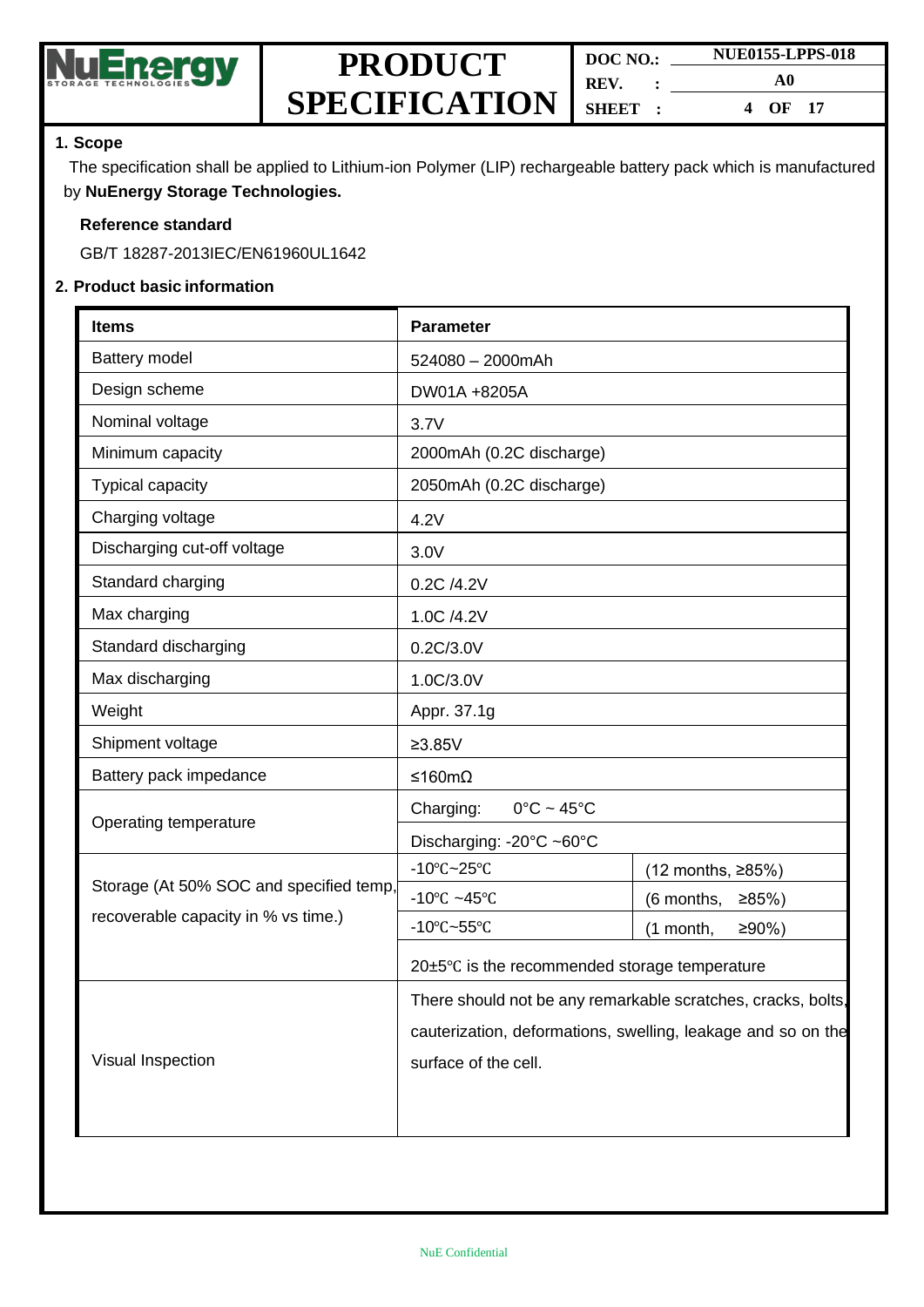

**DOC NO.: NUE0155-LPPS-018 REV. : A0 SHEET : 5 OF 17**

#### **3. Battery Outline Drawing**



| <b>BOM (Bill of materials)</b> |                      |                      |     |             |  |
|--------------------------------|----------------------|----------------------|-----|-------------|--|
| NO.                            | <b>Material Name</b> | Specification        | Qty | Remark      |  |
| 1                              | Cell                 | 524080-2000mAh-3.7V  |     | <b>RoHS</b> |  |
| $\overline{2}$                 | Protection board     | PCB3036              |     | <b>RoHS</b> |  |
|                                |                      | Red Wire UL1007#24   |     | <b>RoHS</b> |  |
| 3                              | Wire                 | Black Wire UL1007#24 |     | <b>RoHS</b> |  |
| 4                              | Connector            | JST B2B-PH-K-S       |     | <b>RoHS</b> |  |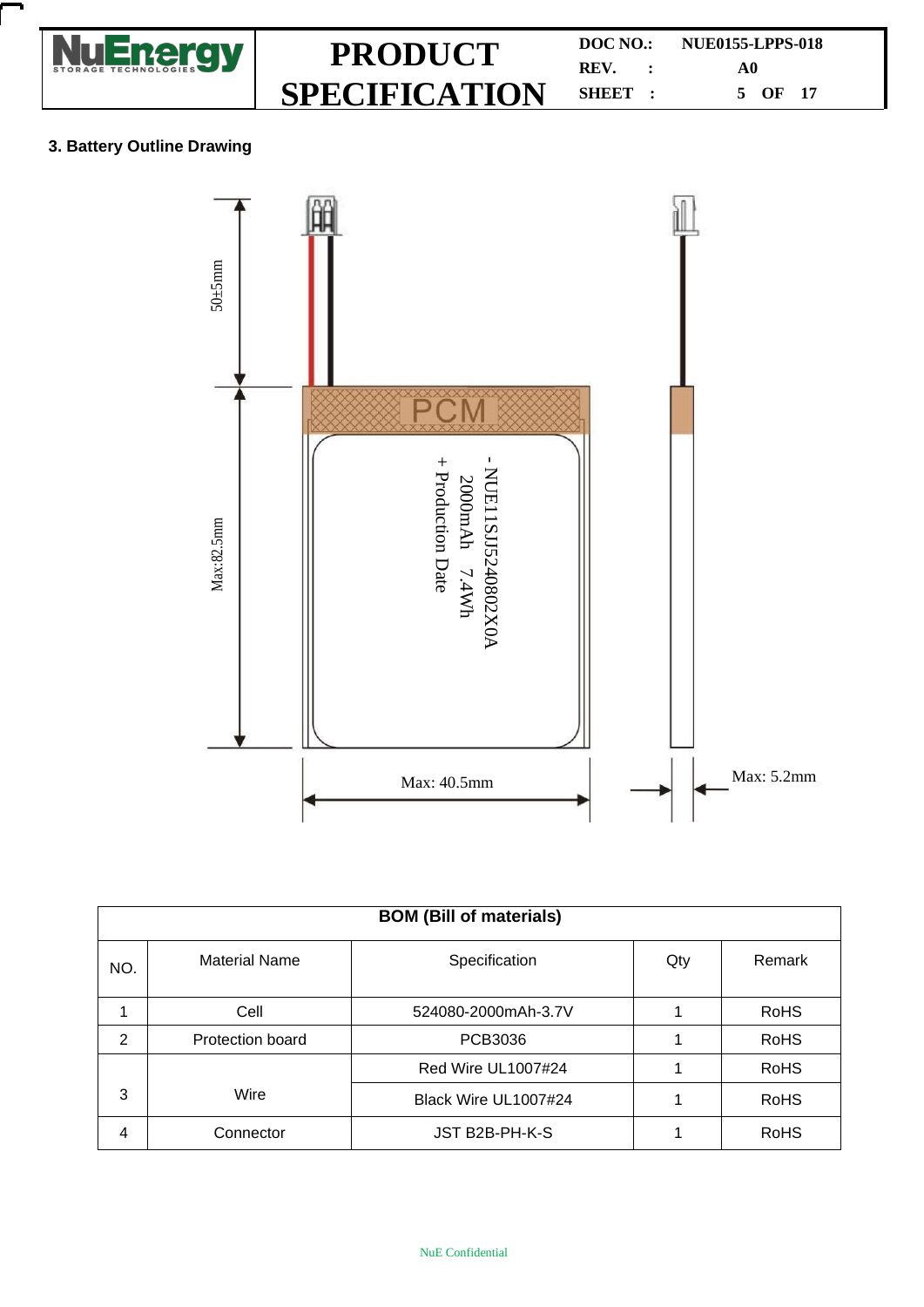

**DOC NO.: REV. : SHEET : NUE0155-LPPS-018 A0 6 OF 17**

#### **4. Electrical characteristics**

| No. | <b>Items</b>              | <b>Test Method</b>                                                                                                                                                 | <b>Criteria</b> |
|-----|---------------------------|--------------------------------------------------------------------------------------------------------------------------------------------------------------------|-----------------|
| 1   | <b>Standard Charge</b>    | Charging the cell initially with constant current at 0.2C<br>and then with constant voltage at 4.2V till charge current<br>declines to 0.02C.                      | N/A             |
| 2   | <b>Minimal Capacity</b>   | The capacity means the discharge capacity of the cell,<br>which is measured with discharge current of 0.2C with<br>3.0V cut-off voltage after the standard charge. | ≥2000mAh        |
| 3   | Charge/Discharge<br>Cycle | The capacity on 0.2C discharge shall be measured after<br>300 cycles of 0.2C charge and discharge at 23±2°C.                                                       | Capacity≥80%    |
| 4   | Retention<br>Capability   | After full charging, storing the battery 28 days with<br>20±5°C condition, and then staying 1 hours with<br>discharge current of 0.2C till 3.0V cut-off voltage.   | Capacity≥85%    |

### **※ Typical capacity**

The capacity means the average discharge capacity of the cell, which is measured with discharge current of 0.2C with 3.0V cut-off voltage after the standard charge at 23±2℃ environment temperature, unit: mAh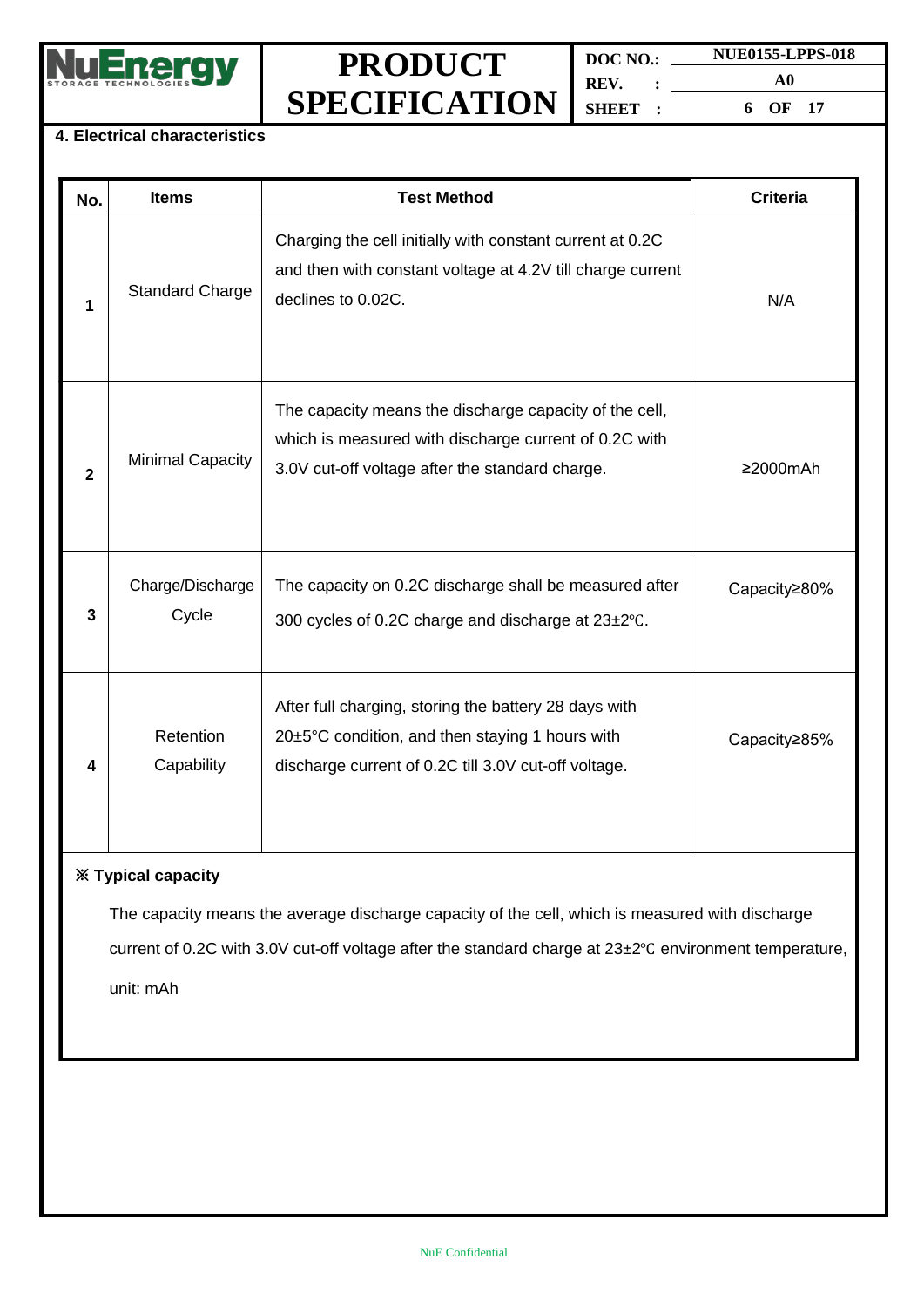

**DOC NO.: REV. : SHEET :**

**NUE0155-LPPS-018 A0 7 OF 17**

### **5. Condition adapting characteristics**

| No.            | <b>Items</b>                                      | <b>Test Method</b>                                                                                                                                                                                                                                      | <b>Criteria</b>                                                                                                                          |
|----------------|---------------------------------------------------|---------------------------------------------------------------------------------------------------------------------------------------------------------------------------------------------------------------------------------------------------------|------------------------------------------------------------------------------------------------------------------------------------------|
| 1              | Constant<br>temperature<br>and Humidity           | After standard charging, put cell into the box that the<br>temperature is $40\pm2\degree$ C and the humidity ranges<br>between 9095% for 48 hours, then put it at 23±2°C for 2<br>hours, then discharge with current of 0.2C to the cut-off<br>voltage. | No distortion, no rust, no<br>leakage, no venting, no<br>rupture, no fire, no<br>explosion, the discharge<br>time is not less than 3hrs. |
| $\overline{2}$ | High<br>Temperature<br>Performance<br><b>Test</b> | After full charging, put the cell into box with high<br>temperature of 55°C±2°C for 2h, then discharge with<br>current of 1.0C to the cut-off voltage.                                                                                                  | No distortion, no rupture, no<br>fire, no smoke or leakage<br>Discharge time≥51min                                                       |
| 3              | Low<br>Temperature<br>Performance<br><b>Test</b>  | After full charging, put the cell into box with low<br>temperature of -10±2°C for 16~24h, then discharge<br>with current of 0.2C to the cut-off voltage.                                                                                                | No distortion, no rupture, no<br>fire, smoke or leakage<br>Discharge time≥3h                                                             |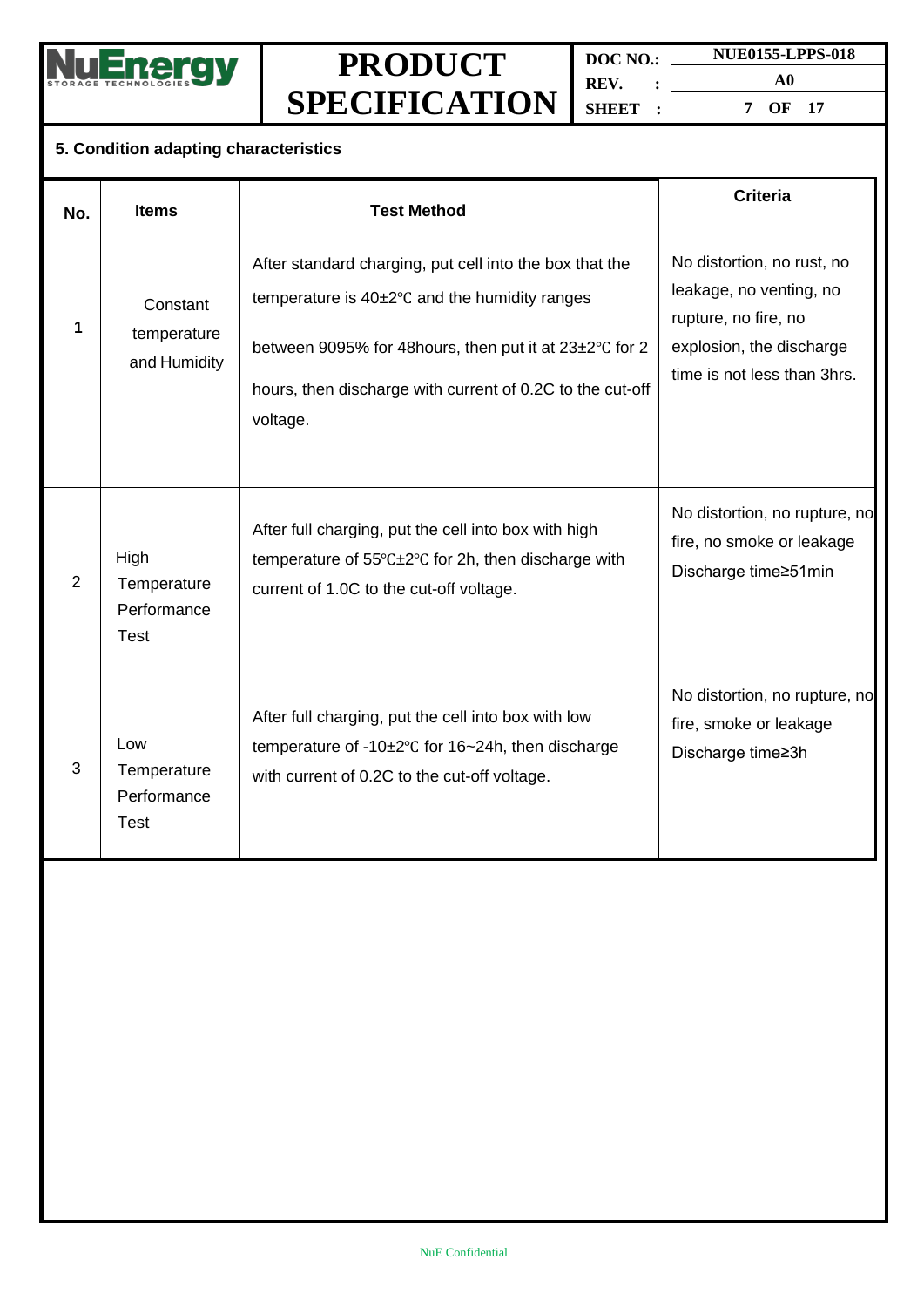

**DOC NO.: REV. : SHEET :**

**A0 8 OF 17**

**NUE0155-LPPS-018**

### **6. Cell safety performance**

| No.          | <b>Items</b>                             | <b>Test Method</b>                                                                                                                                                                                                                       | <b>Criteria</b>           |
|--------------|------------------------------------------|------------------------------------------------------------------------------------------------------------------------------------------------------------------------------------------------------------------------------------------|---------------------------|
| 1            | Cell<br>Overcharge                       | After discharge to limit voltage, charged at constant current<br>of 3C and constant voltage of 4.6V, while voltage reaches to<br>the max, if charging continued over 7 hours or temperature<br>is 20% less than the top, close the test. | No explosion and no fire. |
| $\mathbf{2}$ | External<br>Short-circuit<br><b>Test</b> | Cell terminals are short-circuited to discharged state less<br>than 0.1V or longer time with a resistance of $50 \text{m}\Omega$ or less.<br>Tests are to be conducted at room temperature.                                              | No explosion and no fire. |
| 3            | Over-<br>Discharge<br><b>Test</b>        | Cell is discharged at a current of 1C rate for 2.5 hours. (If<br>current stops by safety or passive circuit on the battery, test<br>is finished).                                                                                        | No explosion and no fire. |
| 4            | <b>Crush Test</b>                        | Crush between two flat plates. Applied force is about 13kN.                                                                                                                                                                              | No explosion and no fire. |
| 5            | <b>Impact Test</b>                       | Impact between bar (15.8mm diameter) and 9.1Kg falling<br>material (at a height of 6.1cm). Bar is laid across the center<br>of the test sample.                                                                                          | No explosion and no fire. |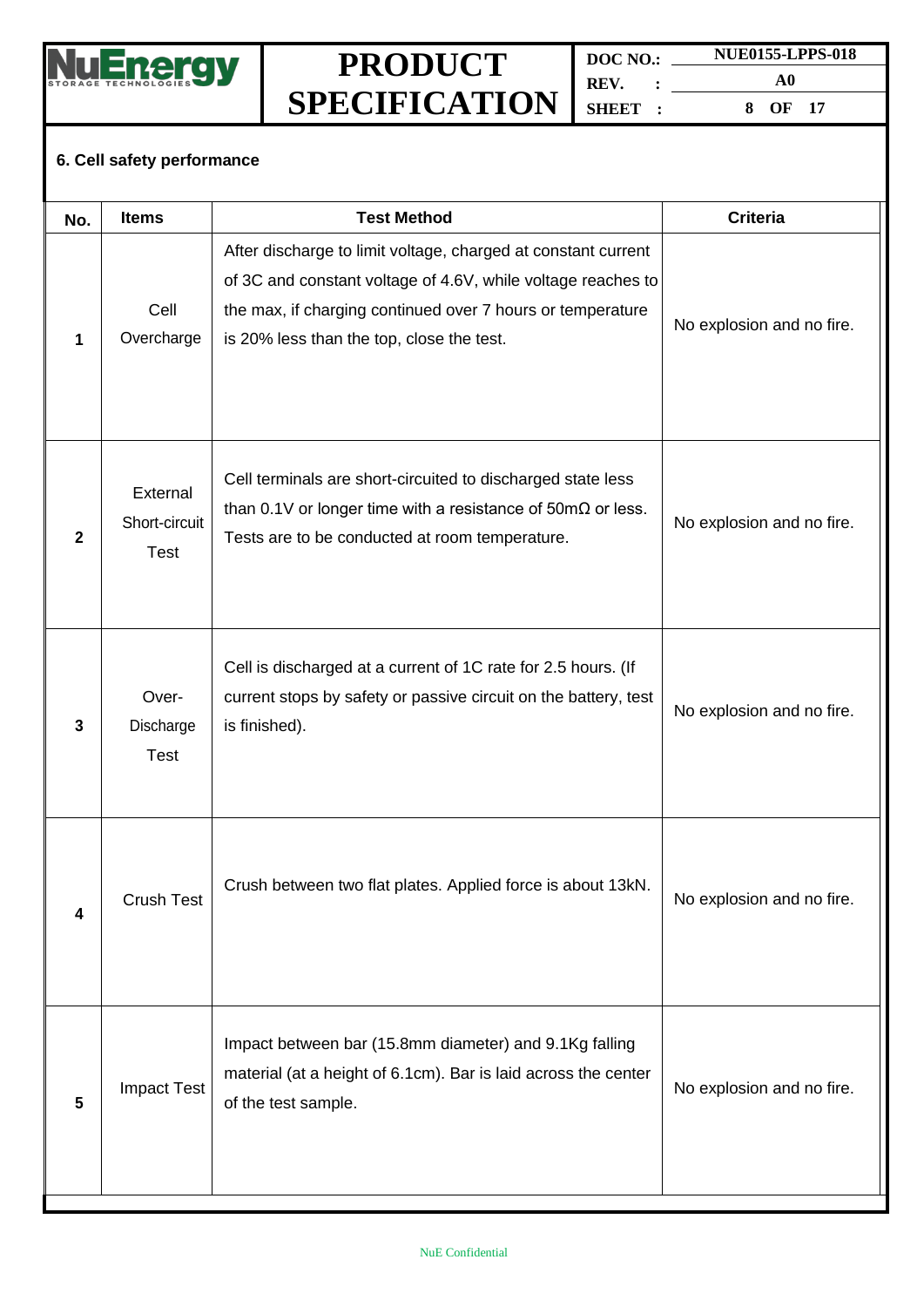|   |                       | <b>PRODUCT</b>                                                                                                                                                                                                                                                                                       | DOC NO.:             | <b>NUE0155-LPPS-018</b><br>${\bf A0}$           |
|---|-----------------------|------------------------------------------------------------------------------------------------------------------------------------------------------------------------------------------------------------------------------------------------------------------------------------------------------|----------------------|-------------------------------------------------|
|   |                       | <b>SPECIFICATION</b>                                                                                                                                                                                                                                                                                 | REV.<br><b>SHEET</b> | OF<br>17<br>9                                   |
| 6 | <b>Drop</b>           | After standard charging, the cell is to be dropped from a<br>height of 1.2 meter onto a thickness of 20mm board, dropped<br>once in the positive and negative directions of three mutually<br>perpendicular X, Y, Z axes.                                                                            |                      | No leakage, no smoke,<br>no fire, no explosion. |
| 7 | <b>Vibration Test</b> | Fixed the fully charged cell to vibration table and subjected<br>to vibration cycling that the frequency is to be varied at the<br>rate of 1Hz per minute between 10Hz and 55Hz, the<br>excursion of the vibration is 0.8mm. The cell shall be<br>vibrated for 90 ~100 minutes per axis of XYZ axes. |                      | No explosion, no fire, no<br>leakage.           |
| 8 | Heating               | After standard charging, put cell in the baking oven and<br>start, the temperature of the oven is to be raised at a rate of<br>5±2°C per minute to a temperature of 130±2°C, remain for<br>30 minutes at that temperature.                                                                           |                      | No explosion and no fire.                       |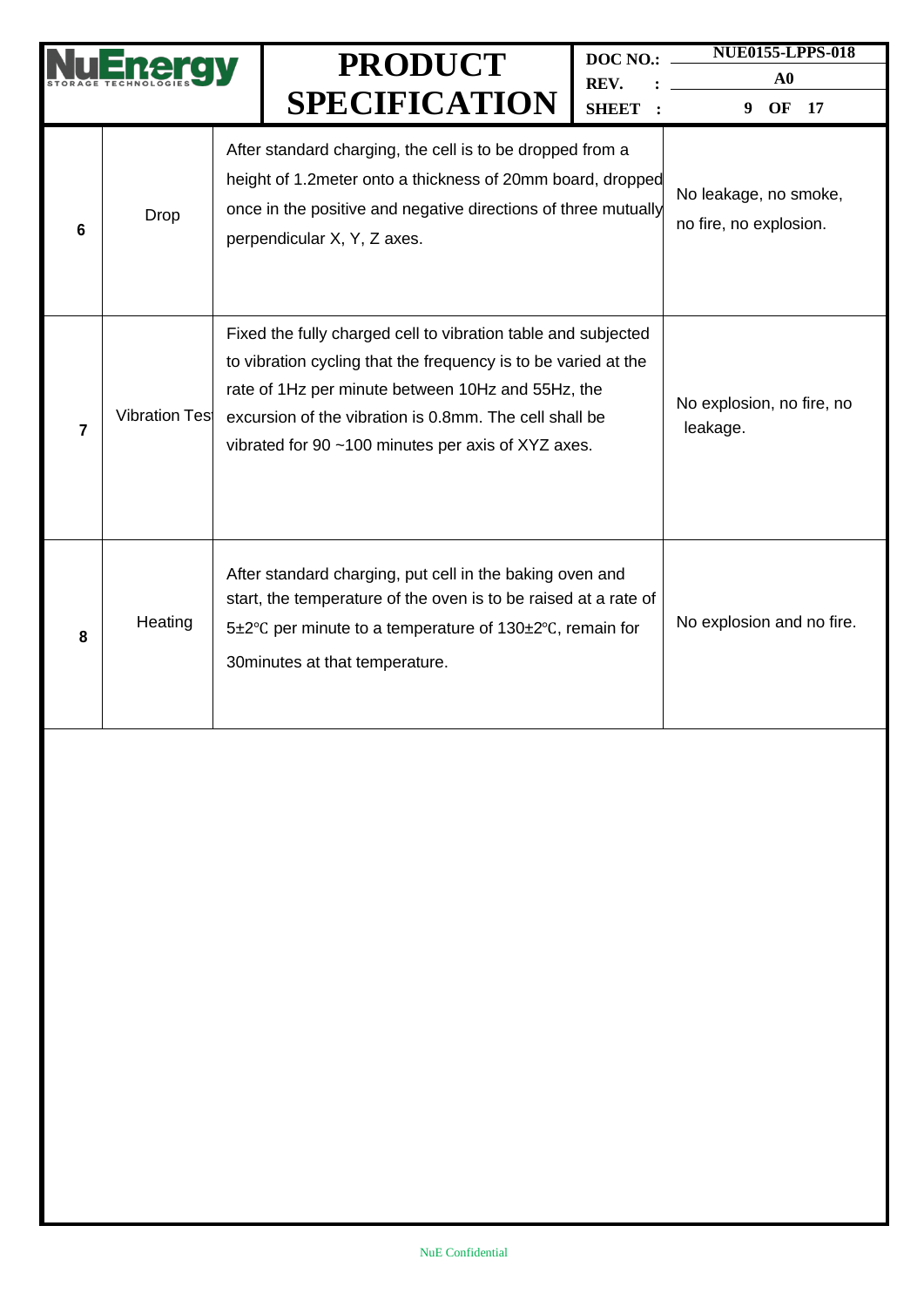

**DOC NO.: REV. : SHEET : NUE0155-LPPS-018**

**A0 10 OF 17**

### **7. Battery safety performance**

| 1 | Overcharge<br>protection        | After battery charge finished, then charge the battery for 8<br>hours with a power which can provide 2 times more than<br>nominal voltage and 2C <sub>5</sub> A current.                                                                                | No fire, no explosion. The<br>electrical properties of<br>normal.                           |
|---|---------------------------------|---------------------------------------------------------------------------------------------------------------------------------------------------------------------------------------------------------------------------------------------------------|---------------------------------------------------------------------------------------------|
| 2 | Over<br>discharge<br>protection | After the battery is fully charged, discharge at 20±5°C<br>conditions with $0.2C_5A$ until the battery voltage drops to the<br>over discharge voltage, then discharge with a $30\Omega$ resister for<br>24 hours.                                       | No fire, no explosion. The<br>electrical properties of<br>normal.                           |
| 3 | Short<br>protection             | After standard charging, connect the positive and negative<br>terminals of the cell with copper wire having a maximum<br>resistance load of 0.1 $\Omega$ at room temperature, the test is<br>discontinued when the surface temperature lower than 10°C. | The battery shall no<br>rupture, smoke, catch fire,<br>or leakage.<br>Battery Voltage ≥3.6V |

#### **8. Others**

Any matters that this specification doesn't cover should be conferred between the customer and NuE.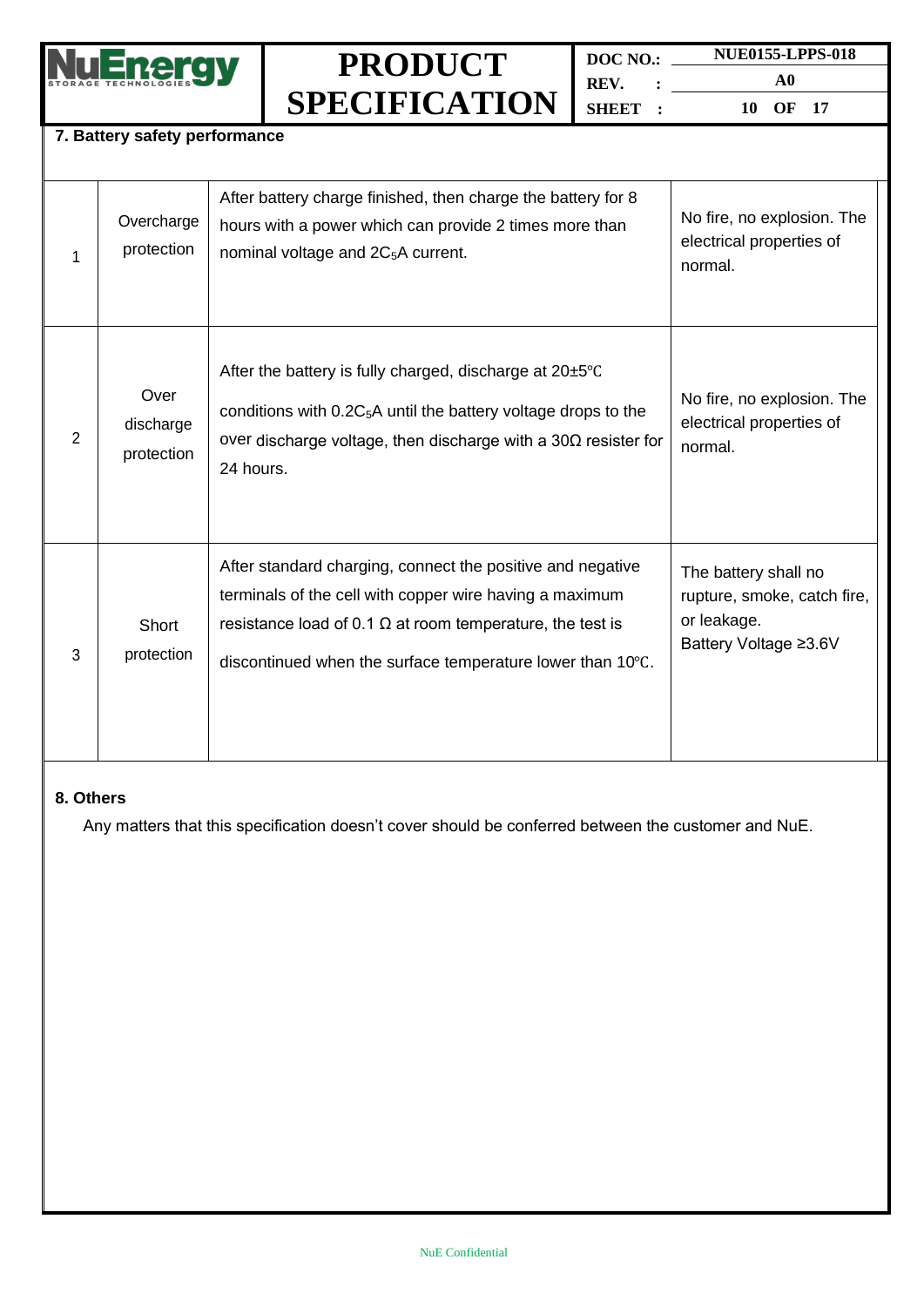

#### **9. Testing requirements**

9.1 Battery testenvironment

Temperature: 23±2℃

Relative humidity: 60± 20% RH

Atmospheric pressure: 86106 KPa

#### 9.2 Measuring instrumentation requirements

Voltage instrumentation requirements: Measuring the voltage meter accuracy no less than 0.5 magnitude Current instrumentation requirements: Measuring the current meter accuracy no less than 0.5 magnitude Time instrumentation requirements: Measuring the time meter accuracy no less than 0.1%

Temperature instrumentation requirements: Measuring the temperature meter accuracy no less than 0.5℃

Impedance instrumentation requirements: Measuring impedance should by sinusoidal alternating (1 KHZ) test

#### **10. Electrical Characteristics**

- 10.1 Battery charge/discharge
	- 10.1.1 Full charged definition

With charging voltage 4.2V, current 0.2C continued to charge the battery pack, when charging current drops to 0.02C charging is terminated, shall be full charged.

10.1.2 Full discharged definition

Standard discharge current 0.2 C for continuous discharge, when the voltage drops to discharge cut-off voltage 3.0V discharge is terminated, shall be full discharged.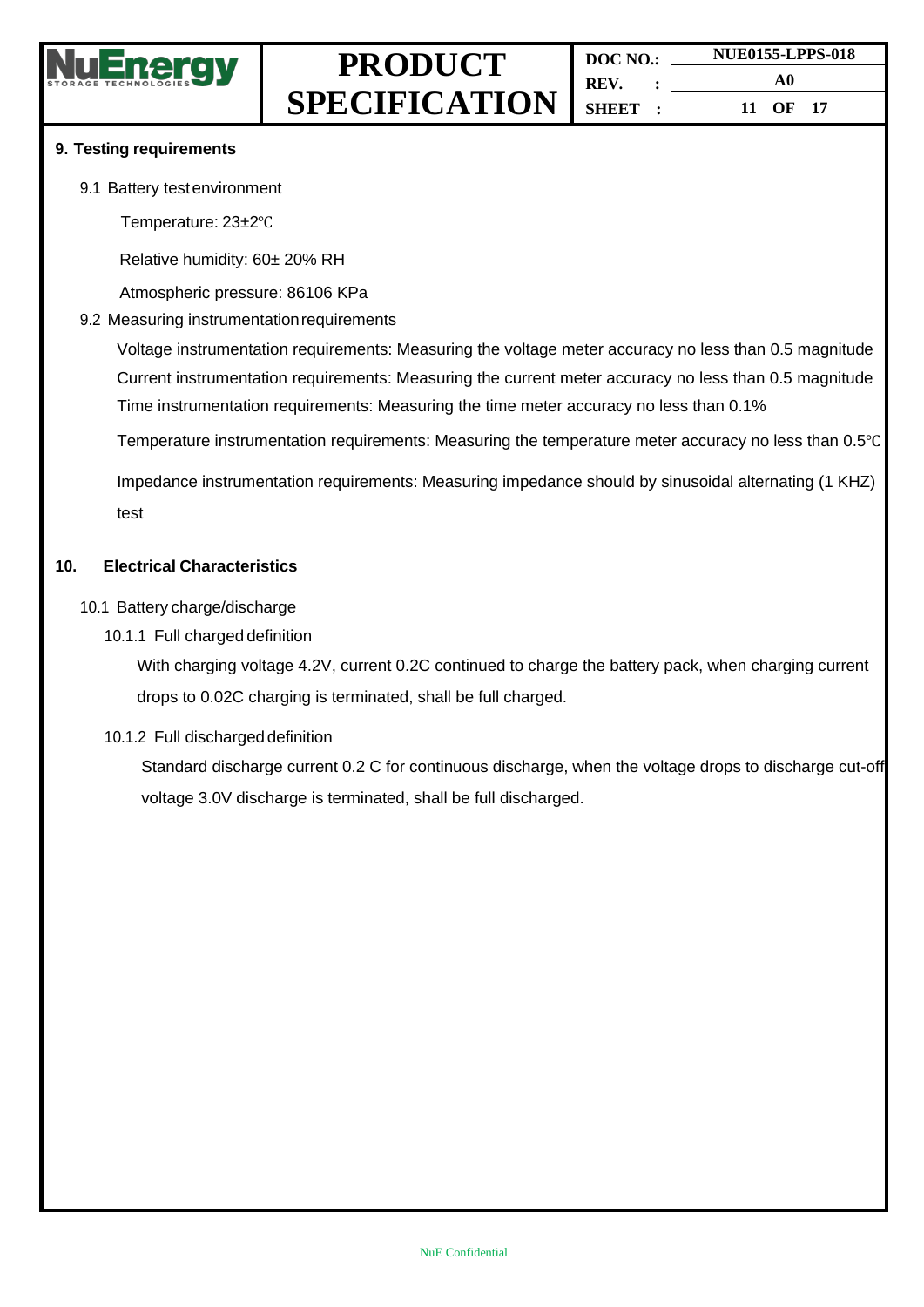<u>NuEnergy</u>

## **PRODUCT SPECIFICATION**

**DOC NO.: REV. : SHEET : NUE0155-LPPS-018 A0**

**12 OF 17**

### **11. Cell**

11.1 Performance parameters

| No.            | Project               |   | Specification     | Remarks                               |
|----------------|-----------------------|---|-------------------|---------------------------------------|
|                | Cell minimum capacity |   | 2000mAh           | 0.2C discharge                        |
| $\overline{2}$ | Initial impedance     |   | ≤60mΩ             | 1kHz AC Impedance                     |
| 3              | Nominal voltage       |   | 3.7V              |                                       |
|                |                       |   | 5.2mm Max         | <b>Thickness</b>                      |
|                |                       | W | 40.5mm Max        | Width                                 |
|                |                       |   | 80.5mm Max        | Cell length not including Tab sealant |
| $\overline{4}$ | <b>Dimensions</b>     | A | $21.0 \pm 2.0$ mm | Distance of tab center                |
|                |                       | B | $4.0 + 0.2$ mm    | Tab width                             |

11.2 Cell outline drawing

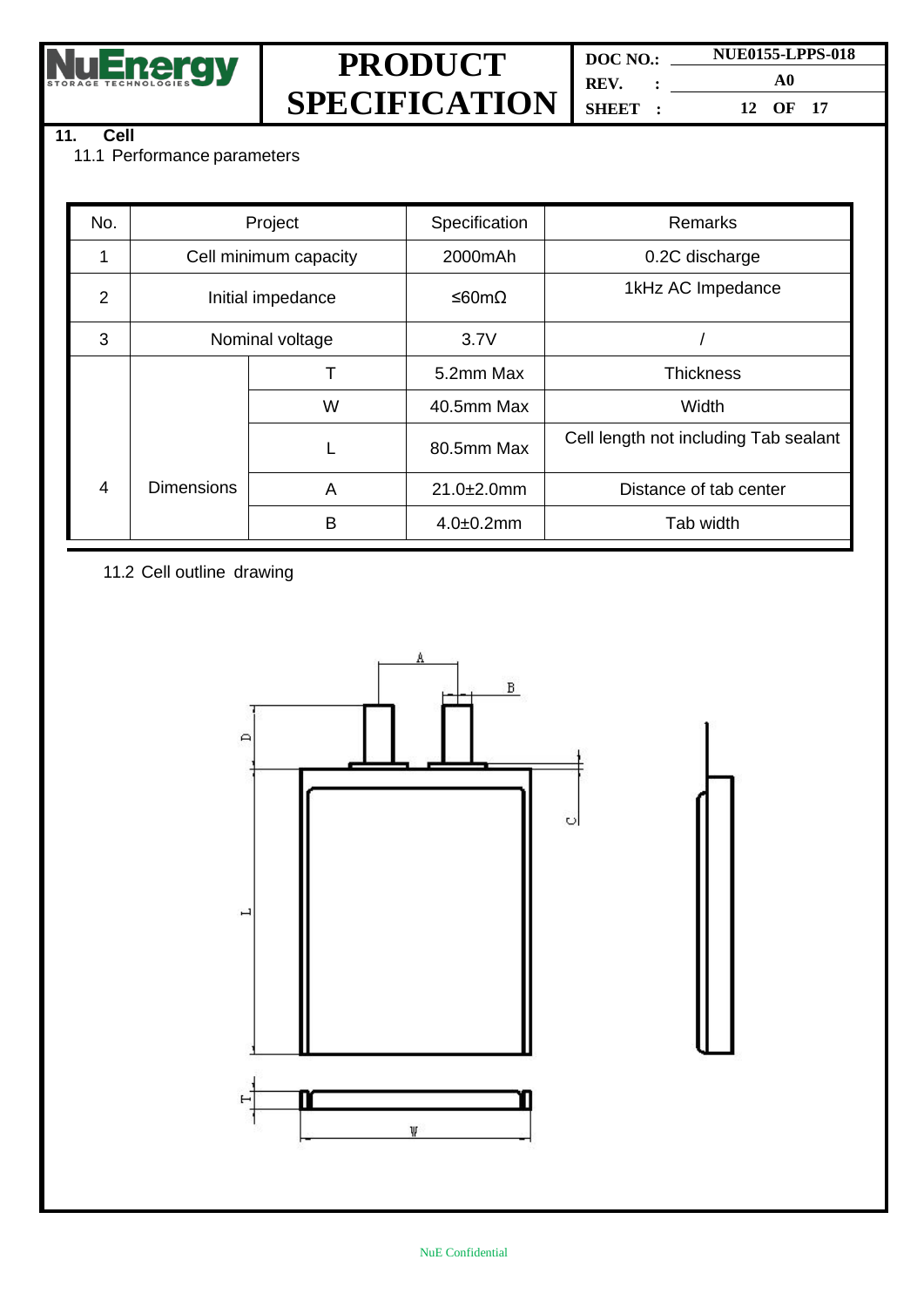

**DOC NO.: REV. : SHEET :**

**A0 13 OF 17**

**NUE0155-LPPS-018**

### **12. Electric Protect Features**

| Item                      | Symbol                 | Content                              | Criterion                         |
|---------------------------|------------------------|--------------------------------------|-----------------------------------|
|                           | V <sub>DET1</sub>      | Over charge detection voltage        | 4.30V±0.05V                       |
| Over charge Protection    | tVDET1                 | Over charge detection delay time     | 200mSMAX                          |
|                           | V <sub>REL1</sub>      | Over charge release voltage          | 4.10 $V = 0.1V$                   |
|                           | V <sub>DET2</sub>      | Over discharge detection voltage     | $2.40V + 0.1V$                    |
| Over discharge protection | tV <sub>DET2</sub>     | Over discharge detection delay time  | 100msMAX                          |
|                           | V <sub>REL2</sub>      | Over discharge release voltage       | $3.0 + 0.10V$                     |
|                           | V <sub>DET3</sub>      | Over current detection voltage       | 150mV-C30mV                       |
| Over current protection   | $I_{DP}$               | Over current detection current       | MIN2.5A; MAX5.0A                  |
|                           | tV <sub>DET3</sub>     | Detection delay time                 | 20msMAX                           |
|                           |                        | Release condition                    | Cut load                          |
|                           |                        | Detection condition                  | <b>Exterior short circuit</b>     |
| Short protection          | <b>T</b> SHORT         | Detection delay time                 | 0.5msMAX                          |
|                           |                        | Release condition                    | Cut short circuit                 |
| Interior resistance       | R <sub>DS</sub>        | Main loop electrify resistance       | B- P- $RDS \le 70 \text{m}\Omega$ |
| Current consumption       | <b>I</b> <sub>DD</sub> | Current consumes in normal operation | MIN0.3µA; MAX10.0µA               |
| 0V Prohibition /allowance |                        | allowance                            |                                   |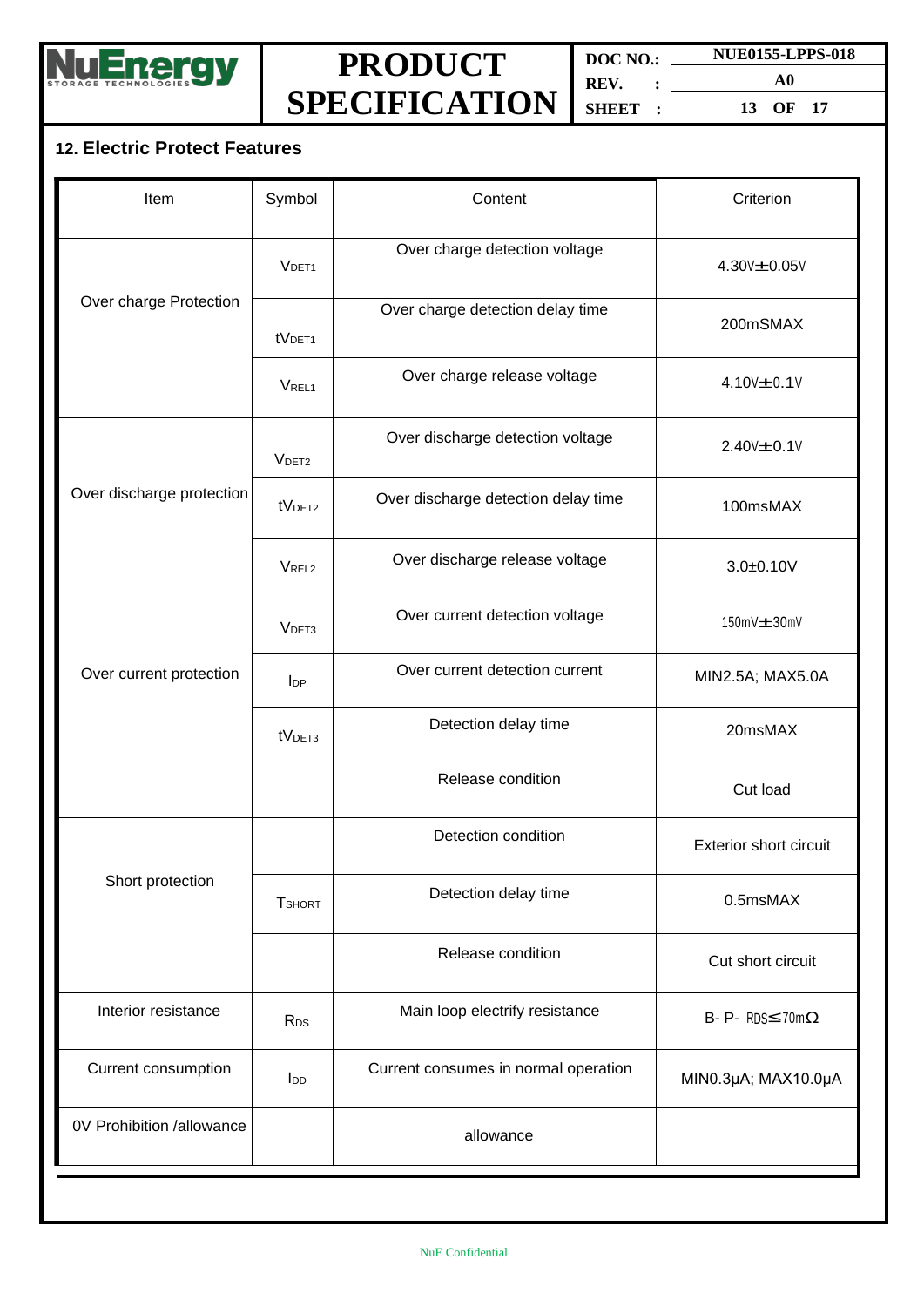

| DOC NO.               | <b>NUE0155-LPPS-018</b> |  |
|-----------------------|-------------------------|--|
| REV.<br>$\sim$ $\sim$ | A0                      |  |
| SHEET:                | 14 OF 17                |  |

#### **13. Schematic circuit diagram**



### **14. PCB Parts List BOM**

| Item          | Part Name      | Description             | $\overline{QTY}$ | Footprint               | Supplier                                  | Remark |
|---------------|----------------|-------------------------|------------------|-------------------------|-------------------------------------------|--------|
|               |                |                         |                  |                         |                                           |        |
|               | U1             | DW01A                   | 1 <sub>pcs</sub> | SOT-23-6                |                                           |        |
| $\mathcal{P}$ | U <sub>2</sub> | 8205A                   | 1pcs             | TSS0P-8                 |                                           |        |
| 3             | C <sub>1</sub> | SMD $100\Omega \pm 5\%$ | 1 <sub>pcs</sub> | 0603                    | Any approved vendor                       |        |
| 4             | R1             | $SMD1K\Omega \pm 5\%$   | 1 <sub>pcs</sub> | 0603                    | Any approved vendor<br>SKYWELL, YAGEO, or |        |
| 5             | R <sub>2</sub> | SMD 0.1µF± 20%          | 1pcs             | 0603                    | Any approved vendor<br>SKYWELL, YAGEO, or |        |
| 6             | <b>PCB</b>     | PCB3036                 |                  | 30mm*3.6mm*0.6mm±0.15mm | Any approved vendor                       |        |

### **15. PCB Layout PCB**

### Top Layer



### Bottom Layer

| <b>All Andrew</b><br>к.<br><b>HOW</b> | $\mathbf{P}$<br>$P+$ | 18 |
|---------------------------------------|----------------------|----|
|                                       |                      |    |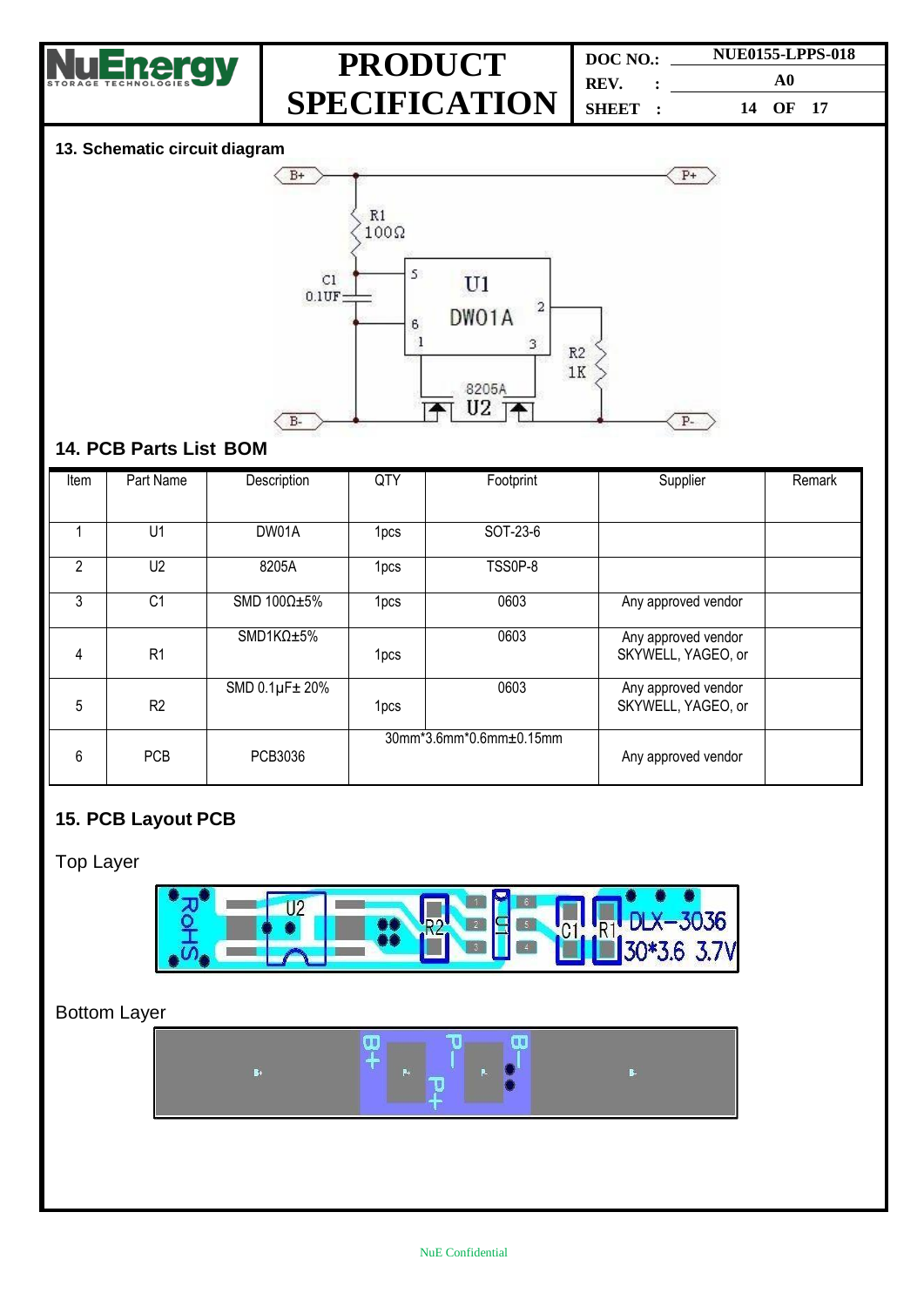

**DOC NO.: REV. : SHEET : NUE0155-LPPS-018 A0 15 OF 17**

### **16. Package**

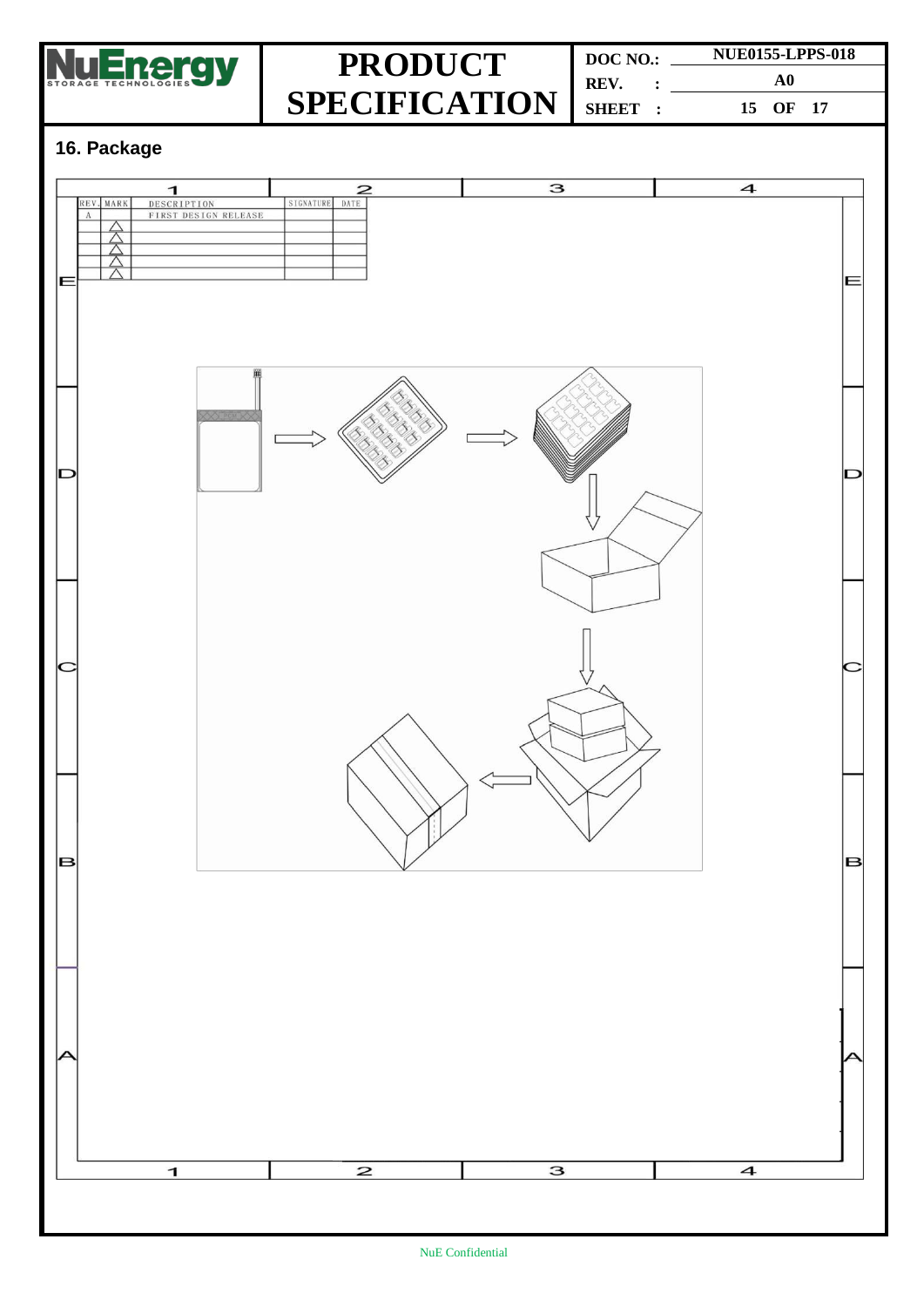

| DOC NO.              | <b>NUE0155-LPPS-018</b> |  |
|----------------------|-------------------------|--|
| REV.<br>$\mathbf{r}$ | A0                      |  |
| SHEET:               | 16 OF 17                |  |

#### **17. Warranty, Battery Precautions and Safety Instructions**

Please be sure to take to comply with the specifications and the following precautions to use with batteries, if any incidents occur due to not following the specification parameters, and maintenance conditions, NuEnergy Storage Technologies will not accept anyresponsibility. Limited Warranty Period is 1 year from date of manufacture.

- Maintenance: Please use 0.5C charge current to charge up battery to 60% SOC every 3-6 months to prevent over discharge and degradation while in storage. Every 12 months a full cycle shall be performed to prevent degradation.
- Before Use the battery, carefully read the instruction manual and battery labels.
- Needto usetheoriginalbattery charger andshould beplacedinadry ventilatedplace.
- Such as long-term when not in use, the battery charger to charge state half full, remove the battery from the device and separated, to avoid metal contact with the battery, causing short-circuit or damage to the phenomenon.
- Inuse orduring storage, battery found there has been high fever, leakage, odor, distortion andother anomalies, please stop using it immediately and stay away from the battery.
- Donot short-circuitthebattery positive andnegative, andcareful nottoallowthe battery tomoisture, toavoid danger.
- When using keep away from heat, High pressure environments, and donot beat, hit the battery.
- Battery end of life should be immediately removed from the equipment, please properly handle security of spent batteries, do notput intofireor water.